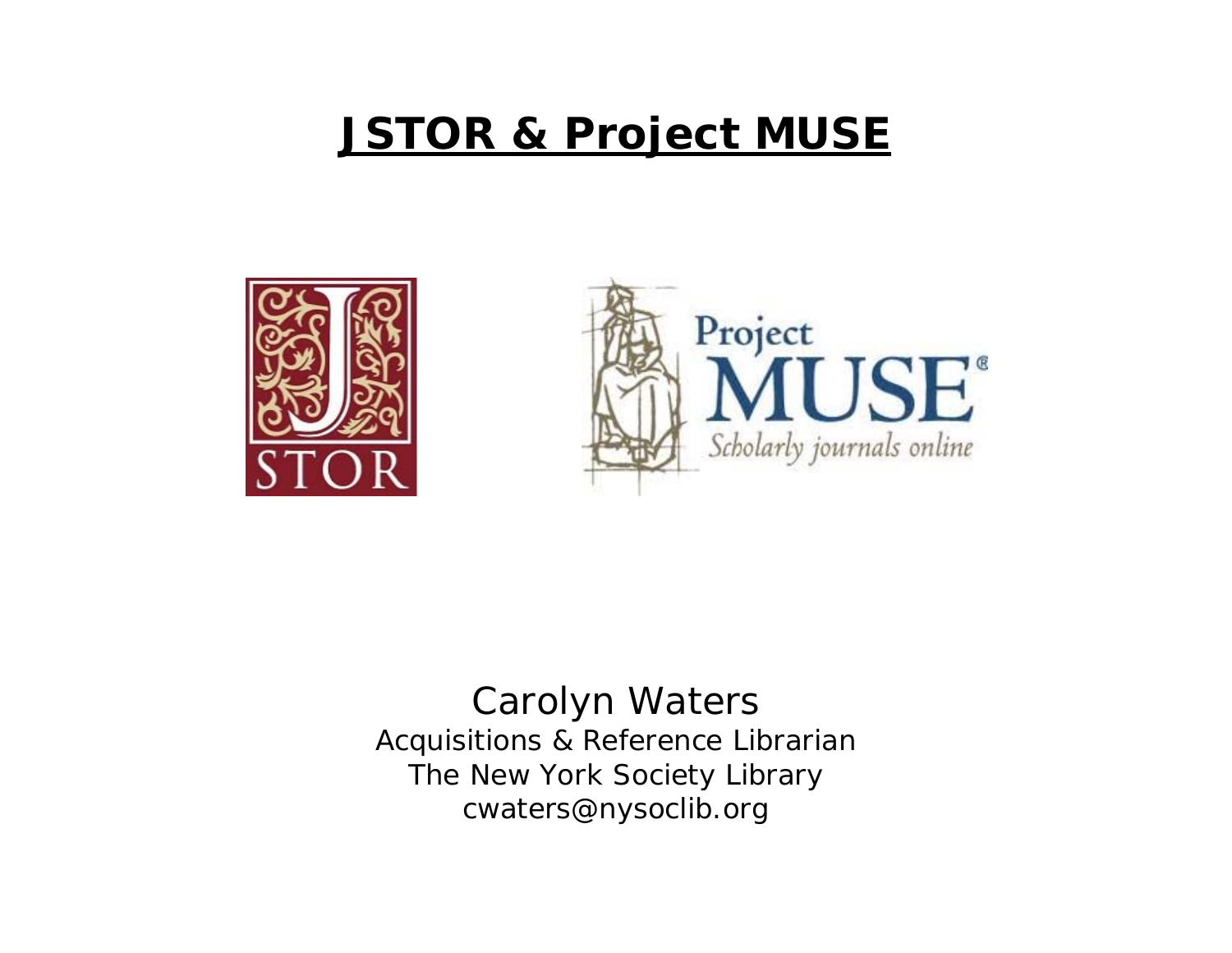# **INTRODUCTION**

## **What is JSTOR: The Scholarly Journal Archive?**



JSTOR is an online digital journal storage database that offers high-resolution, scanned images of archived articles in over 1000 academic journals in the humanities, social sciences, and sciences. The New York Society Library subscription to JSTOR does not include any current content; the most recent articles in JSTOR are generally 1-3 years old or older.

## **What is Project MUSE?**



Project MUSE is a searchable database providing full-text online access to current and archived content from over 400 peer reviewed humanities and social sciences journals. It covers literature and criticism, history, the visual and performing arts, cultural studies, education, political science, gender studies, and others. Articles in MUSE typically appear online before the print versions are available.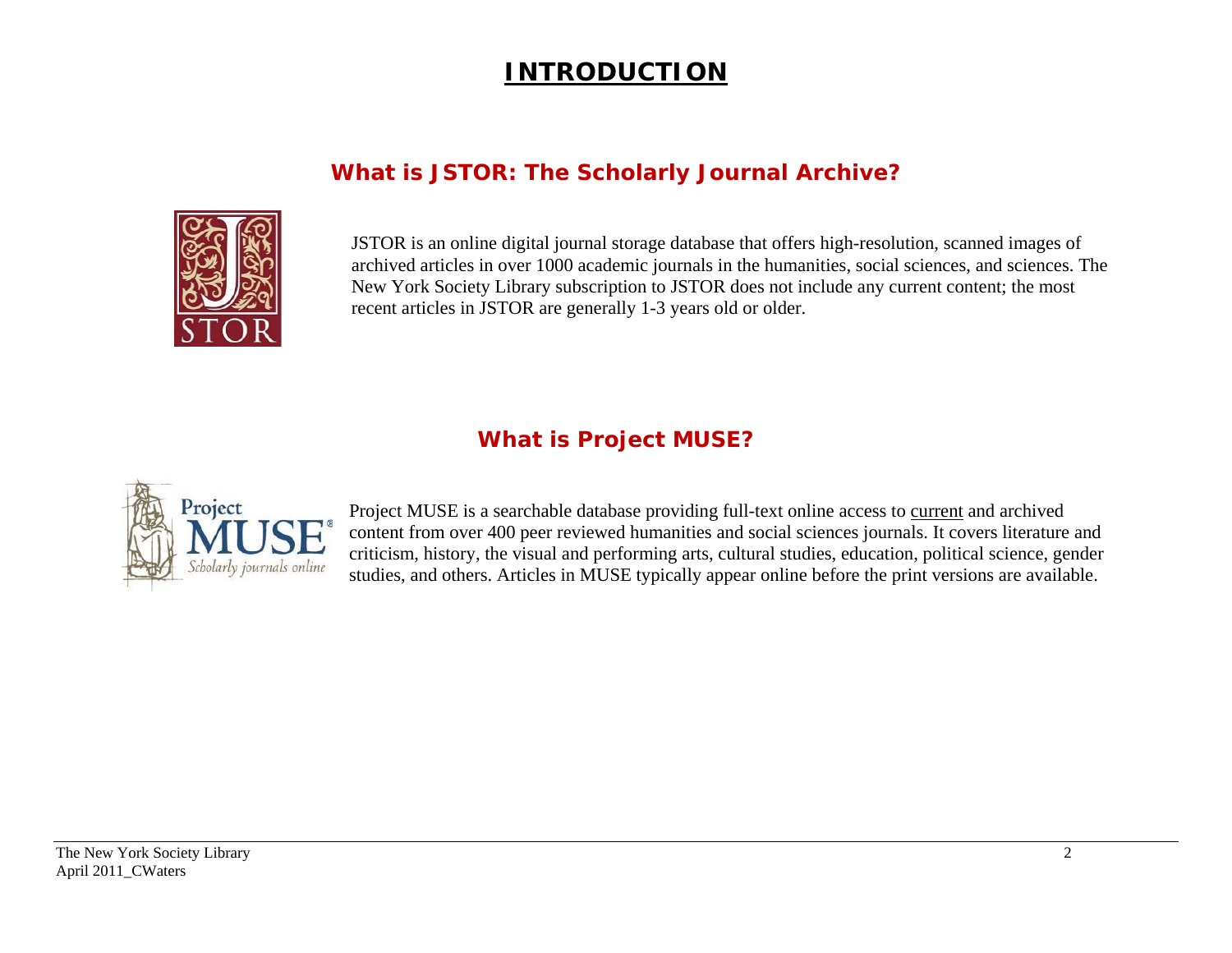# **INTRODUCTION**

## **Accessing JSTOR and Project MUSE through The New York Society Library**

Both databases are available through the Library's online catalog at [http://library.nysoclib.org](http://library.nysoclib.org/). A linked list of all of the Library's remote resources are found at the bottom of the main catalog page.

JSTOR and Project MUSE can be accessed by NYSL members from inside and outside the library.

- ¾ From inside the library, choose the **(in library)** link and the JSTOR (or Project MUSE) main page will appear.
- ¾ From home or other remote locations, choose the **(outside library)** link which will take you to a login page asking for your Member Name and Barcode. You can get your Member barcode by asking at the Circulation Desk, calling the Library at 212-288-6900, or emailing sys[tems@nysoclib.org](mailto:systems@nysoclib.org) with your membership name and the subject line "Barcode Request".

Title JSTOR [electronic resource] : the scholarly journal archive.

New York: JSTOR, 2000-Publication Info.

Permanent Link

| <b>Connect to</b>                                       |
|---------------------------------------------------------|
| JSTOR - The Scholarly Journal Archive (in library)      |
| JSTOR - The Scholarly Journal Archive (outside library) |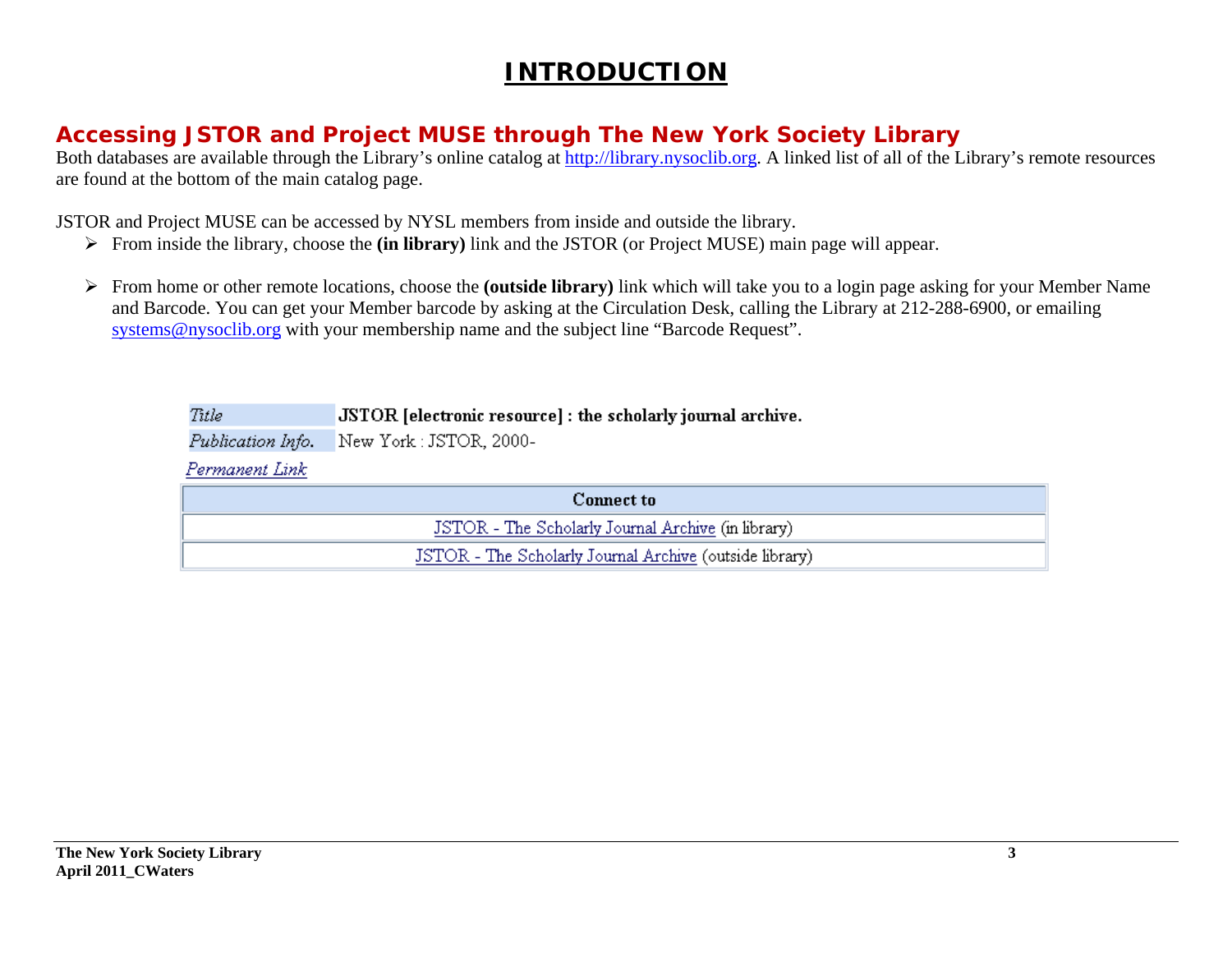#### **Journals Available in JSTOR**

Click **BROWSE** from the JSTOR menu bar to scan the list of journals available in JSTOR and identify the coverage period. You can browse journals *by Discipline*, *by Title*, or *by Publisher*.



For example, the following is a selection of a few of the journals available by browsing the *Art & Art History* discipline:

|                                                                                                                        |    | Art & Art History (171 titles)                   | Coverage  |
|------------------------------------------------------------------------------------------------------------------------|----|--------------------------------------------------|-----------|
| Icons and coverage dates tell you<br>what content is included with the $\longrightarrow$<br>NYSL subscription package. | Ø  | 291                                              | 1915-1916 |
|                                                                                                                        | Ø  | Acquisitions (Fogg Art Museum)                   | 1959-1969 |
|                                                                                                                        | Ø  | African Arts                                     | 1967-2005 |
| Click on the journal link to<br>determine specific coverage.                                                           | G3 | Afterall: A Journal of Art, Context, and Enquiry | 1998-2011 |
|                                                                                                                        | Ø  | The Aldine                                       | 1871-1879 |
|                                                                                                                        | ◒  | American Art                                     | 1991-2011 |
| You have access to this content                                                                                        | ◒  | Smithsonian Studies in American Art              | 1987-1990 |
| $\bigcirc$ You have access to part of this content<br>Tull text on external site                                       | Ø  | <b>American Art Illustrated</b>                  | 1886      |
| <b>Citation access - see access options</b>                                                                            | Ø  | American Art Journal                             | 1969-2003 |
|                                                                                                                        | ✓  | The American Art Journal (1866-1867)             | 1866-1867 |
|                                                                                                                        | Ø  | The American Art Review                          | 1879-1881 |
|                                                                                                                        | び  | Archives of American Art Journal                 | 1964-2005 |
| The New York Society Library                                                                                           |    |                                                  | 4         |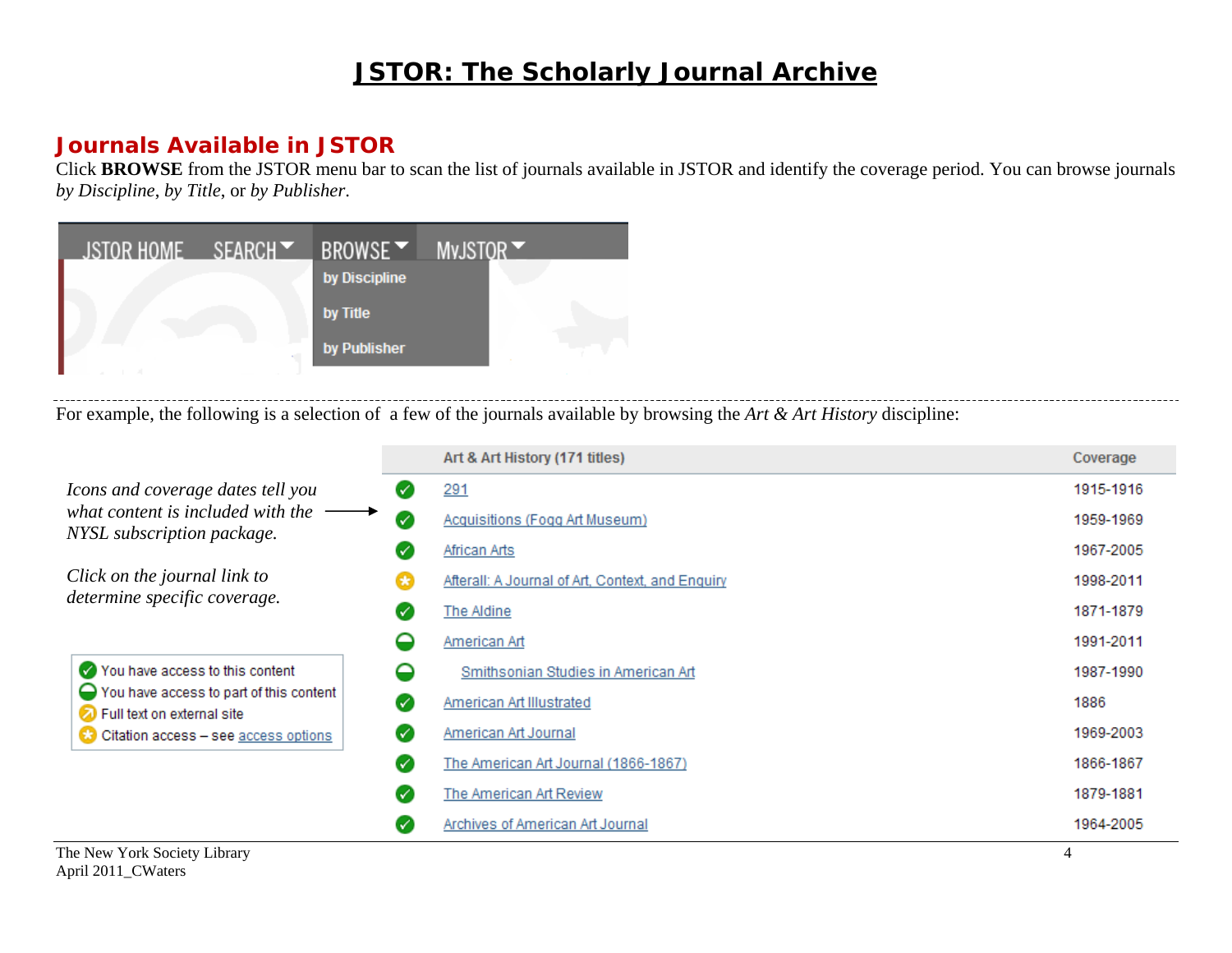#### **Browsing Articles in JSTOR**

Click on a particular journal to see the list of issues available in part or in full from the NYSL subscription to JSTOR. Click on a particular issue in that journal to bring up a table of contents and links to full text articles.

The American Art Review > Vol. 2, No. 12, Oct., 1881

#### The American Art Review Publication Info



**The New York Society Library 5 April 2011\_CWaters** 

Stable URL: http://www.jstor.org/stable/20559900

Page Scan PDF Summary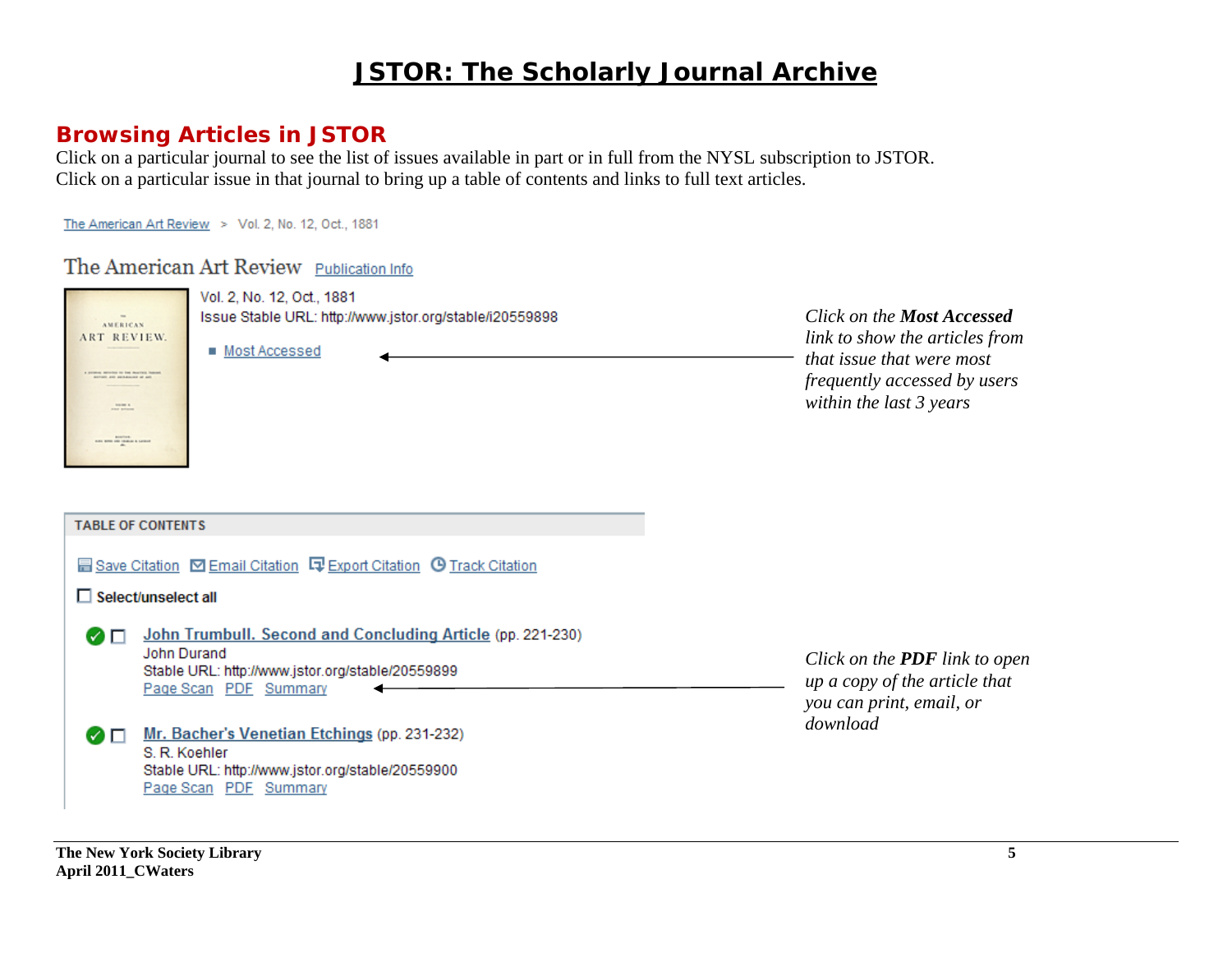## **Searching for Articles in JSTOR**

Click **SEARCH** from the JSTOR menu bar and then **Advanced Search**. Advanced search gives you more options and is very easy to navigate.



*1. Type your search terms in the boxes provided. You can use keywords, author names, or the article title if you know it.* 

*Use boolean operators AND, OR, NOT to further restrict the search.* 

*Add additional field boxes if needed.* 

- *2. Select where you want JSTOR to search for your terms from the dropdown list. The option full-text will search everywhere for your terms.*
- *3. Select additional filters to narrow down the search: article type, dates, language, discipline, journal title*
- *4. Click SEARCH box. JSTOR will return a list of articles meeting the search criteria.*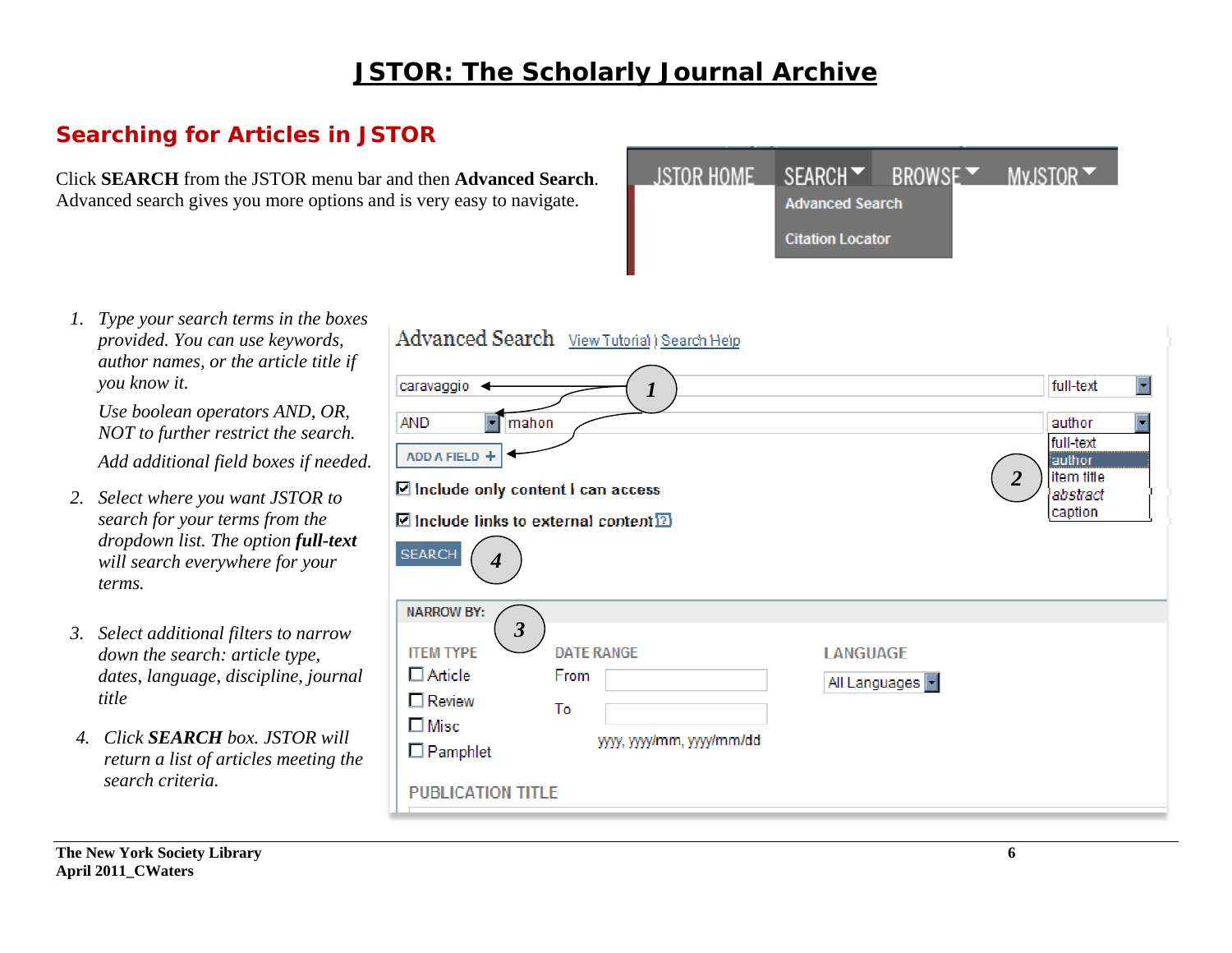l((caravaggio) AND au:(mahon))

#### **Working with Search Results Search Results**

- *1. If you don't find the article you're looking for or there are too many results to peruse, click the MODIFY SEARCH button to add additional filters*
- *2. Article citations can be emailed or exported as files to citation manager software like RefWorks or EndNote*

*While signed in to MyJSTOR (see next section), you can also save the citations for later use or track them and receive alerts if newly published content cites the articles you selected.* 

- *3. Click the QuickView icon to get a glimpse of a few places in the text where your search terms appear.*
- *4. Click on the article title or Page Scan to view a copy of the article which you can scroll through page by page*
- *5. Click Summary to view an abstract, bibliographic info, and footnotes*
- *6. Click PDF to open a copy of the article which can then be printed, emailed, or saved*

#### □ Search within these results **SHOWING 1-24 OF 24** Sort by Relevance Display 25 per page **MODIFY SEARCH**  $\Box$ GO GO *1* Show: All results | Only results with images *2* All content | Only content I can access ■ Save Citation **D** Email Citation **D** Export Citation **O** Track Citation You have access to this content  $\Box$  Select/unselect all  $\bigcirc$  You have access to part of this content ● □ 1. Caravaggio, Murtola e "la chioma avvelenata di **2** Full text on external site Medusa"  $Q$ **C** Citation access - see access options Maurizio Marini, Denis Mahon Artibus et Historiae, Vol. 25, No. 49 (2004), pp. 175-184 Page Scan PDF Summary ● □ 2. A Late Caravaggio Rediscovered O *3*Denis Mahon The Burlington Magazine, Vol. 98, No. 640 (Jul., 1956), pp. 224-229 Page Scan PDF Summary *4 6 5*

**SEARCH**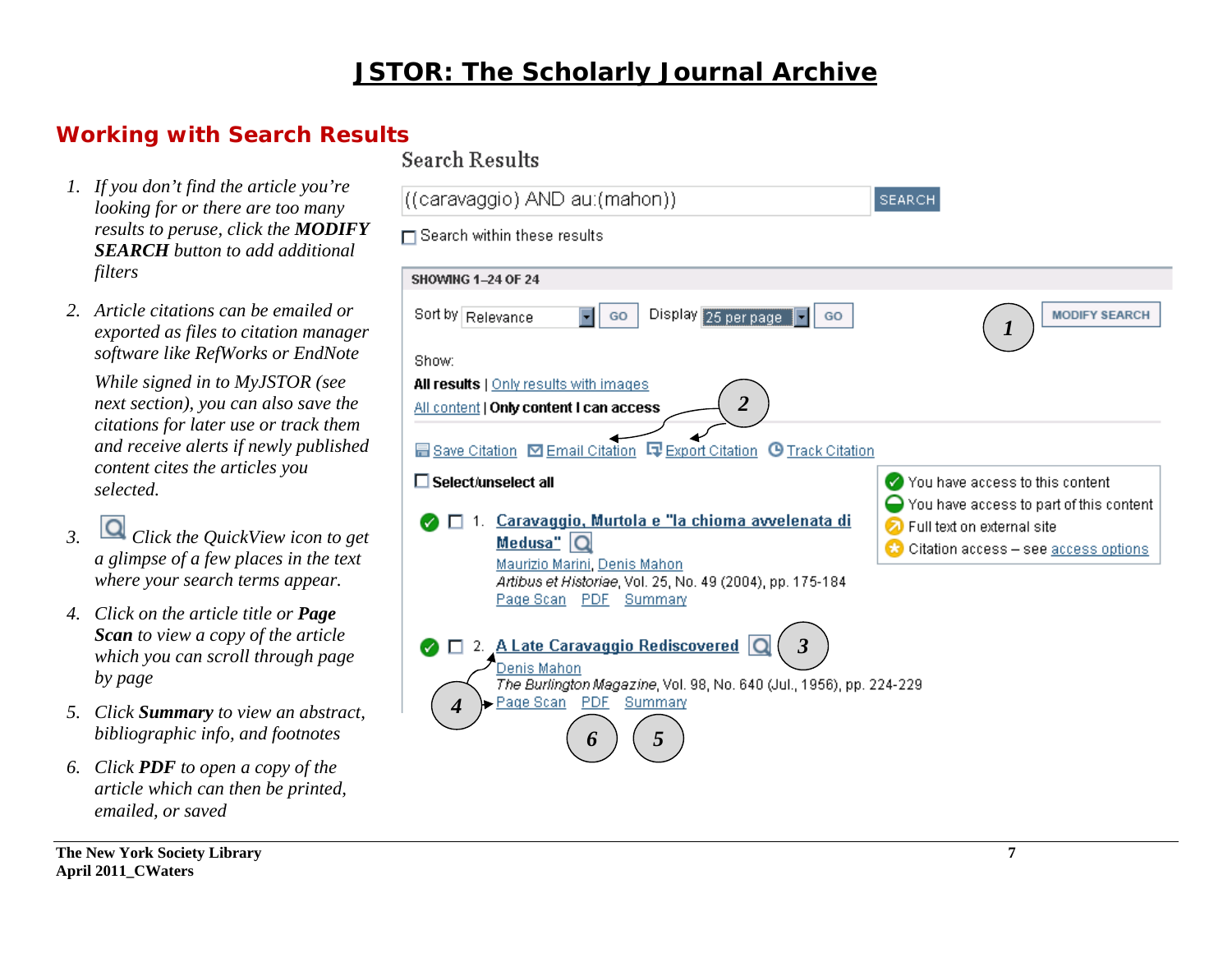#### **MyJSTOR**

MyJSTOR is a special feature of the database which allows users to save searches and citations for later use, and set alerts to be notified when new content is added.

Click **MyJSTOR** from the JSTOR menu bar or click on the **Login** link to the right of the JSTOR logo.

Then click the **Register** link to set up your MyJSTOR ID and password or login using your ID and password.



*After you have completed a search, you can save that search with a descriptive title in case you want to run it again at another time.*

Logout Help **Contact Us** About Welcome Carolyn Waters **26 saved citations** 'OR Your access to JSTOR provided by New York Society Library **SAVE THIS SEARCH** Search Name caravaggio by mahon Alert Me About New Articles  $\overline{\phantom{a}}$ Weekly **RSS** feed **SAVE** 

*Once saved, a search can be retrieved at any time from* **SAVED SEARCHES.**

*To rerun a search that you performed during this current session, select it from*  **RECENT SEARCHES** . *{ note that you do not need to be logged in to MyJSTOR to rerun a search from the current session).*<br> **EXTICO** Logout Help Contact Us About

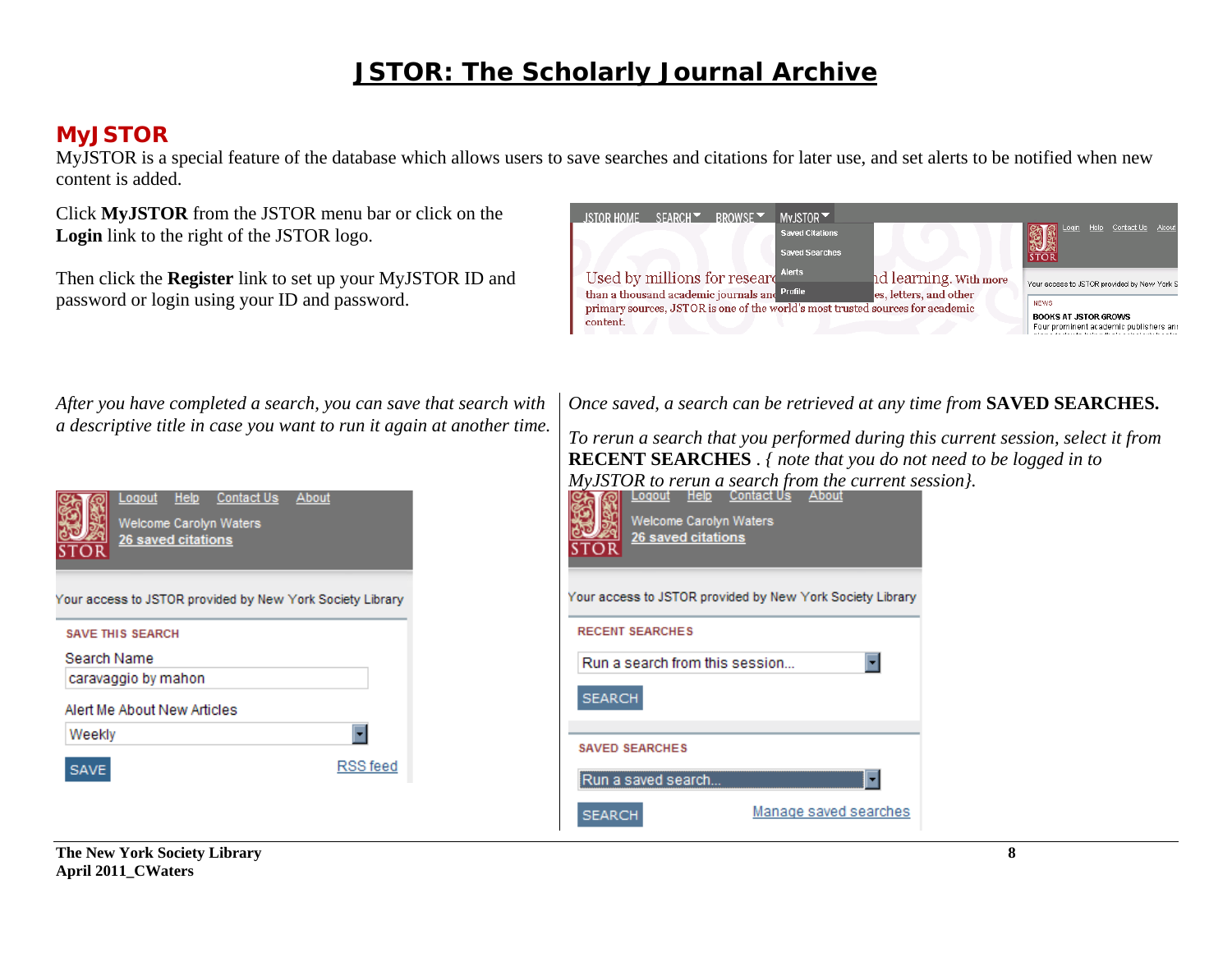# **Project MUSE**

## **Journals Available in Project MUSE**

Click **Browse Journals** from the Project MUSE menu tabs to scan the list of journals available and identify the coverage period.

You can also browse journals *by Title* or *by Discipline*.

| <b>Article Search</b>                                   | About MUSE   What's New   Subscribe   Tools & Re<br><b>Browse Journals</b>                        |                         |
|---------------------------------------------------------|---------------------------------------------------------------------------------------------------|-------------------------|
| Project MUSE >> Browse Jøurnals                         |                                                                                                   |                         |
| <b>Browse Journals</b>                                  | <b>Journals by Title</b>                                                                          |                         |
| <b>Browse Journals by Title</b>                         | Browse all Project MUSE journals by title.                                                        |                         |
| <b>D</b> Browse Journals by Discipline                  | DEFGHIJKLMNOPQRSTUVWY<br><b>BC</b>                                                                |                         |
| <b>E</b> Browse Subject Headings for<br><b>Articles</b> | A                                                                                                 | Your Subscribed Content |
| <b>Fig. 5</b> Free Sample Issues                        | a/b: Auto/Biography Studies (Vol. 24 (2009) through current issue)                                |                         |
|                                                         | Advertising & Society Review (Vol. 1 (2000) through current issue)                                |                         |
|                                                         | Africa: The Journal of the International African Institute (Vol. 76 (2006) through current issue) |                         |
|                                                         | Africa Today (Vol. 46 (1999) through current issue)                                               |                         |
|                                                         | African American Review (Vol. 43 (2009) through current issue)                                    |                         |
|                                                         | African Conflict & Peacebuilding Review (Vol. 1 (2011) through current issue) NEW                 |                         |
|                                                         | African Studies Review (Vol. 48 (2005) through current issue)                                     |                         |
|                                                         | Aleph: Historical Studies in Science and Judaism (Vol. 1 (2001) through current issue)            |                         |
|                                                         |                                                                                                   |                         |

Your Subscribed Content

*This icon tells you that this journal is included in the NYSL subscription package. Coverage dates are listed next to each journal.* 

# *See attached 2 page handout "Searching and Working with Your Results" from the Project MUSE website.*